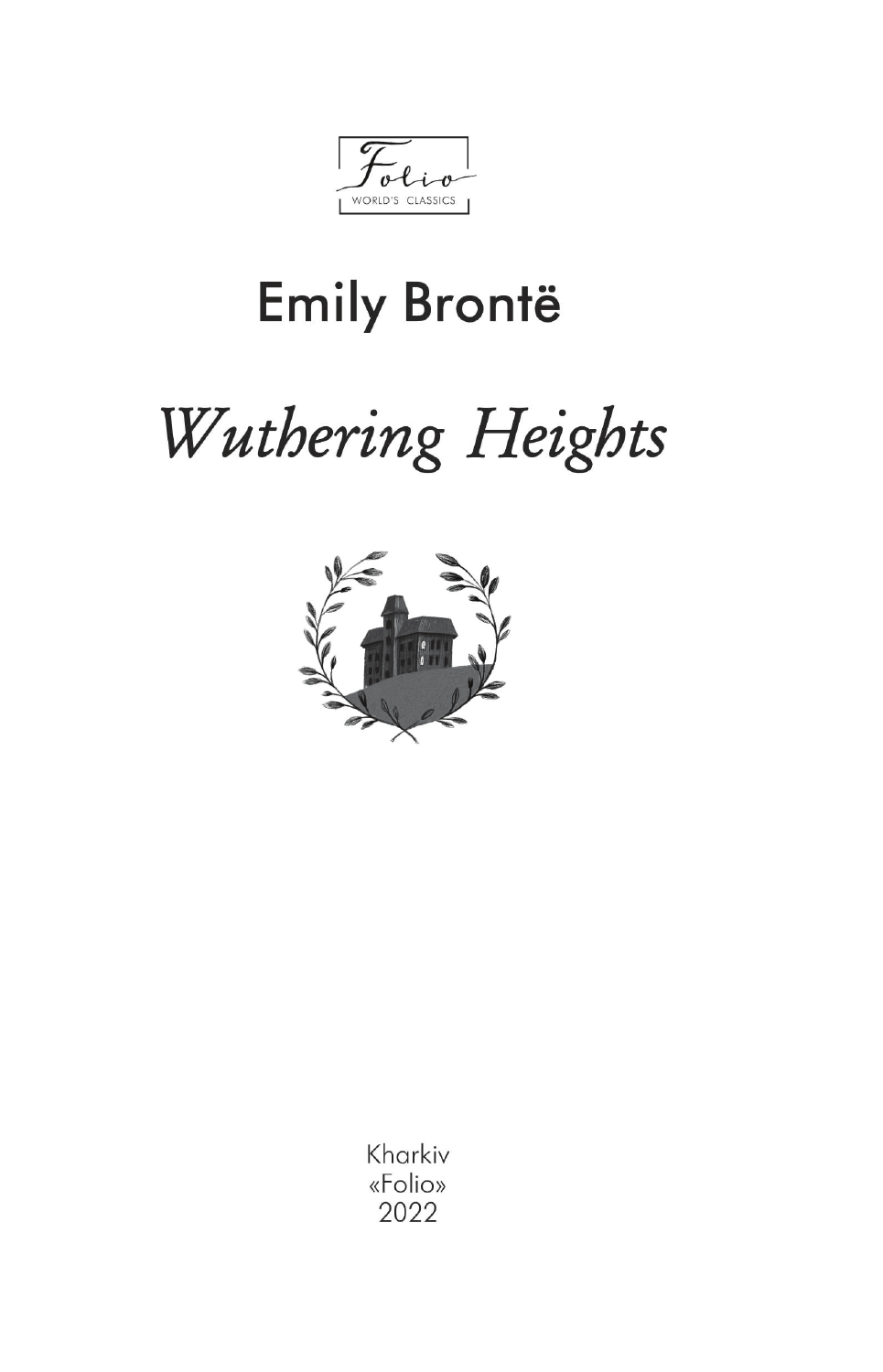#### **CHAPTER I**

 $1801$  .  $-$  I have just returned from a visit to my landlord—the solitary neighbour that I shall be troubled with. This is certainly a beautiful country! In all England, I do not believe that I could have fixed on a situation so completely removed from the stir of society. A perfect misanthropist's Heaven—and Mr. Heathcliff and I are such a suitable pair to divide the desolation between us. A capital fellow! He little imagined how my heart warmed towards him when I beheld his black eyes withdraw so suspiciously under their brows, as I rode up, and when his fingers sheltered themselves, with a jealous resolution, still further in his waistcoat, as I announced my name.

"Mr. Heathcliff?" I said.

A nod was the answer.

"Mr. Lockwood, your new tenant, sir. I do myself the honour of calling as soon as possible after my arrival, to express the hope that I have not inconvenienced you by my perseverance in soliciting the occupation of Thrushcross Grange: I heard yesterday you had had some thoughts—"

"Thrushcross Grange is my own, sir," he interrupted, wincing. "I should not allow any one to inconvenience me, if I could hinder it—walk in!"

The "walk in" was uttered with closed teeth, and expressed the sentiment, "Go to the Deuce!" even the gate over which he leant manifested no sympathising movement to the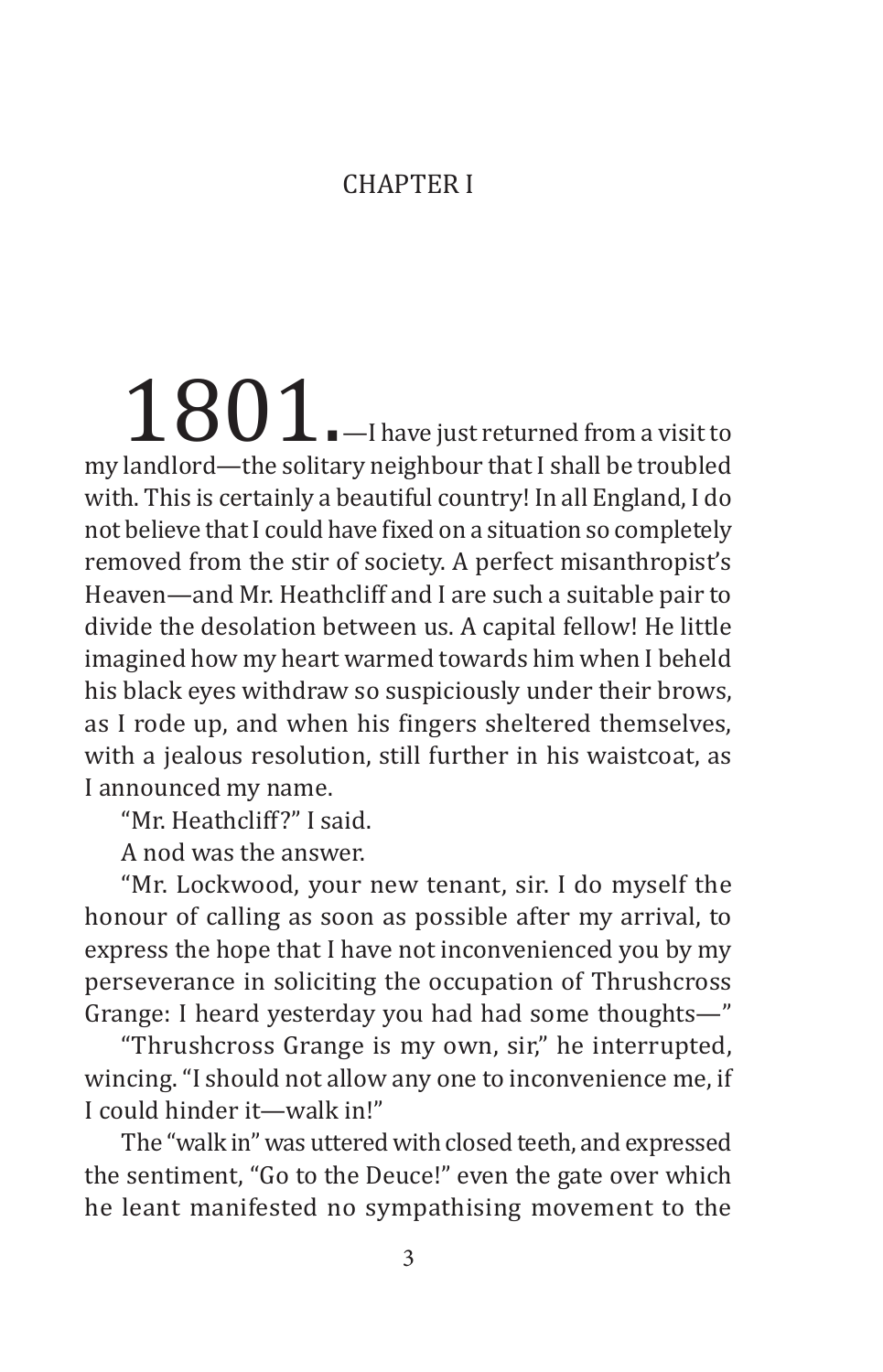words; and I think that circumstance determined me to accept the invitation: I felt interested in a man who seemed more exaggeratedly reserved than myself.

When he saw my horse's breast fairly pushing the barrier, he did put out his hand to unchain it, and then sullenly preceded me up the causeway, calling, as we entered the court,—"Joseph, take Mr. Lockwood's horse; and bring up some wine."

"Here we have the whole establishment of domestics, I suppose," was the reflection suggested by this compound order."No wonder the grass grows up between the flags, and cattle are the only hedge cutters."

Joseph was an elderly, nay, an old man, very old, perhaps, though hale and sinewy. "The Lord help us!" he soliloquised in an undertone of peevish displeasure, while relieving me of my horse: looking, meantime, in my face so sourly that I charitably conjectured he must have need of divine aid to digest his dinner, and his pious exclamation had no reference to my unexpected advent.

Wuthering Heights is the name of Mr. Heathcliff's dwelling."Wuthering" being a significant provincial adjective, descriptive of the atmospheric tumult to which its station is exposed in stormy weather. Pure, bracing ventilation they must have up there at all times, indeed: one may guess the power of the north wind, blowing over the edge, by the excessive slant of a few stunted firs at the end of the house; and by a range of gaunt thorns all stretching their limbs one way, as if craving alms of the sun. Happily, the architect had foresight to build it strong: the narrow windows are deeply set in the wall, and the corners defended with large jutting stones.

Before passing the threshold, I paused to admire a quantity of grotesque carving lavished over the front, and especially about the principal door; above which, among a wilderness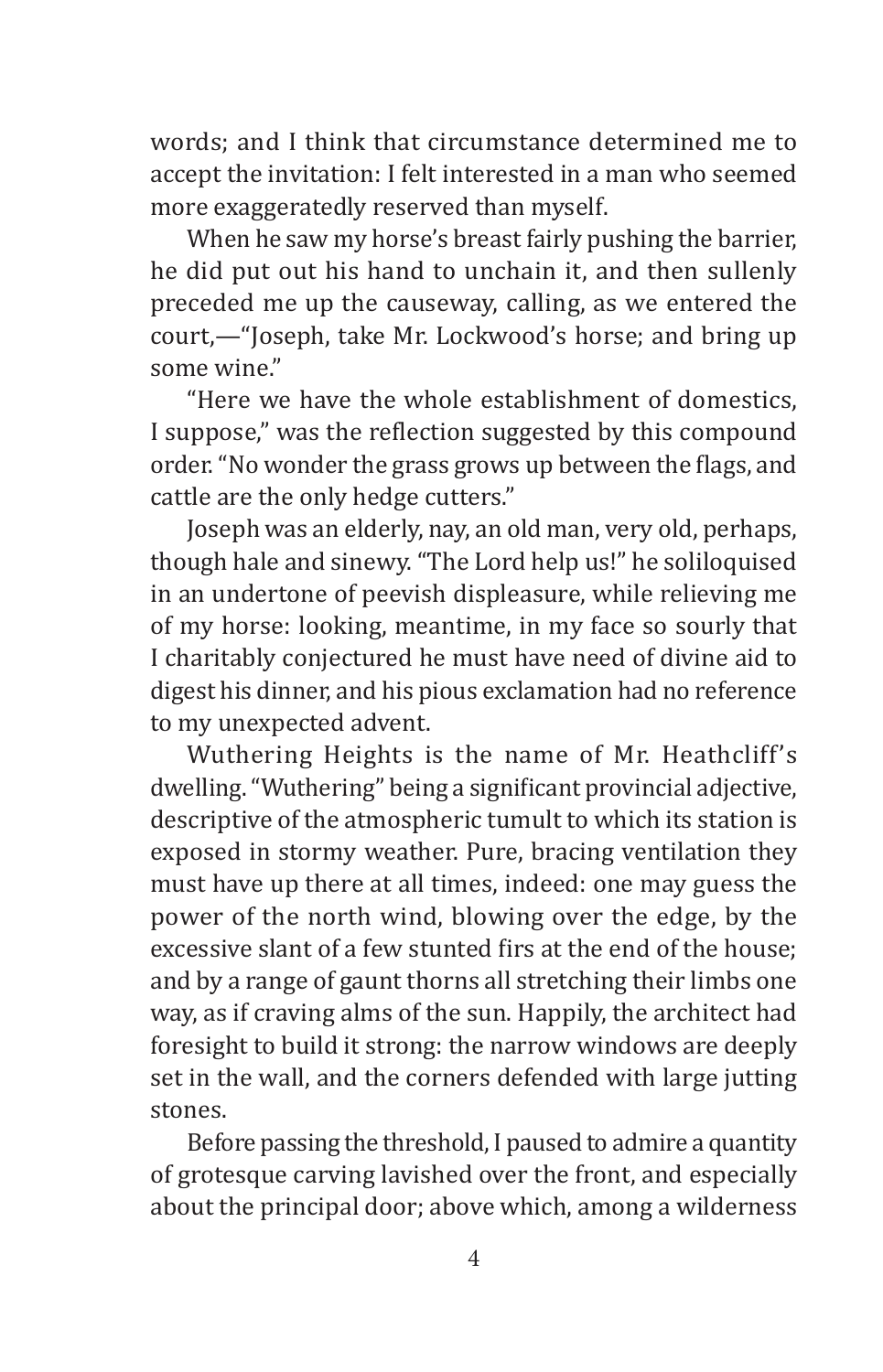#### **CHAPTER II**

**Westerday afternoon set in misty and cold. I had half a mind to spend it by my study fire, instead of wading through** heath and mud to Wuthering Heights. On coming up from dinner, however, (N. B.—I dine between twelve and one o'clock; the housekeeper, a matronly lady, taken as a fixture along with the house, could not, or would not, comprehend my request that I might be served at five)—on mounting the stairs with this lazy intention, and stepping into the room, I saw a servant girl on her knees surrounded by brushes and coal scuttles, and raising an infernal dust as she extinguished the flames with heaps of cinders. This spectacle drove me back immediately; I took my hat, and, after a four-mile' walk, arrived at Heathcliff's garden gate just in time to escape the first feathery flakes of a snow shower.

On that bleak hill top the earth was hard with a black frost, and the air made me shiver through every limb. Being unable to remove the chain, I jumped over, and, running up the flagged causeway bordered with straggling gooseberry bushes, knocked vainly for admittance, till my knuckles tingled and the dogs howled.

"Wretched inmates!" I exclaimed, mentally, "You deserve perpetual isolation from your species for your churlish inhospitality. At least, I would not keep my doors barred in the daytime. I don't care—I will get in!" So resolved, I grasped the latch and shook it vehemently. Vinegar-faced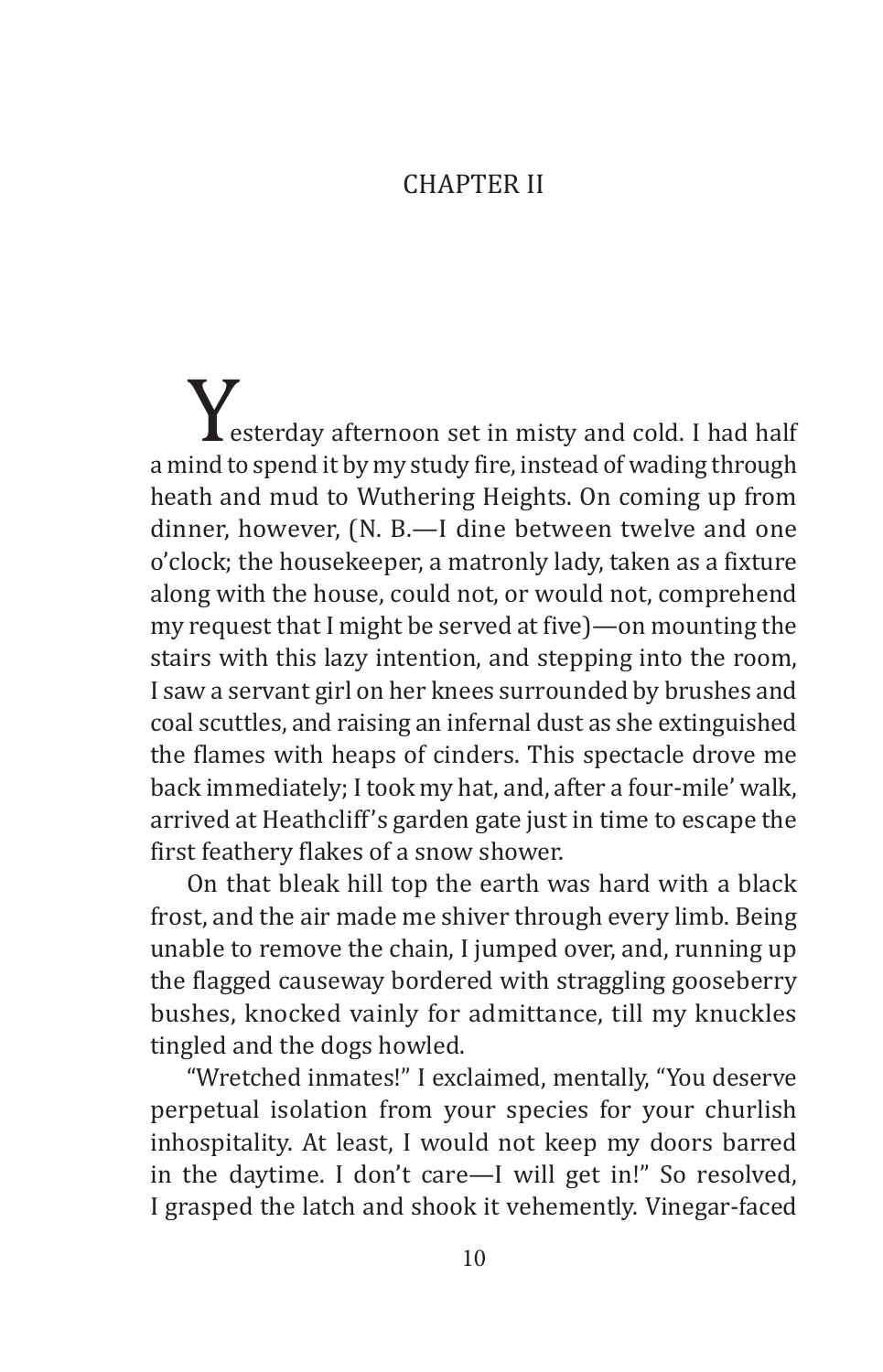Joseph projected his head from a round window of the barn.

"What are ye for?" he shouted. "T' maister's down i' t' fowld. Go round by th' end o' t' laith, if ye went to spake to him."

"Is there nobody inside to open the door?" I hallooed, responsively.

"There's nobbut t' missis; and shoo'll not oppen 't an ye mak' yer flaysome dins till neeght."

"Why? Cannot you tell her whom I am, eh, Joseph?"

"Nor-ne me! I'll hae no hend wi't," muttered the head, vanishing.

The snow began to drive thickly. I seized the handle to essay another trial; when a young man without coat, and shouldering a pitchfork, appeared in the yard behind. He hailed me to follow him, and, after marching through a wash house, and a paved area containing a coal shed, pump, and pigeon-cot, we at length arrived in the huge, warm, cheerful apartment where I was formerly received. It glowed delightfully in the radiance of an immense fire, compounded of coal, peat, and wood; and near the table, laid for a plentiful evening meal, I was pleased to observe the "missis," an individual whose existence I had never previously suspected. I bowed and waited, thinking she would bid me take a seat. She looked at me, leaning back in her chair, and remained motionless and mute.

"Rough weather!" I remarked. "I'm afraid, Mrs. Heathcliff, the door must bear the consequence of your servants' leisure attendance: I had hard work to make them hear me."

She never opened her mouth. I stared—she stared also: at any rate, she kept her eyes on me in a cool, regardless manner, exceedingly embarrassing and disagreeable.

"Sit down," said the young man, gruffly."He'll be in soon."

I obeyed; and hemmed, and called the villain Juno, who deigned, at this second interview, to move the extreme tip of her tail, in token of owning my acquaintance.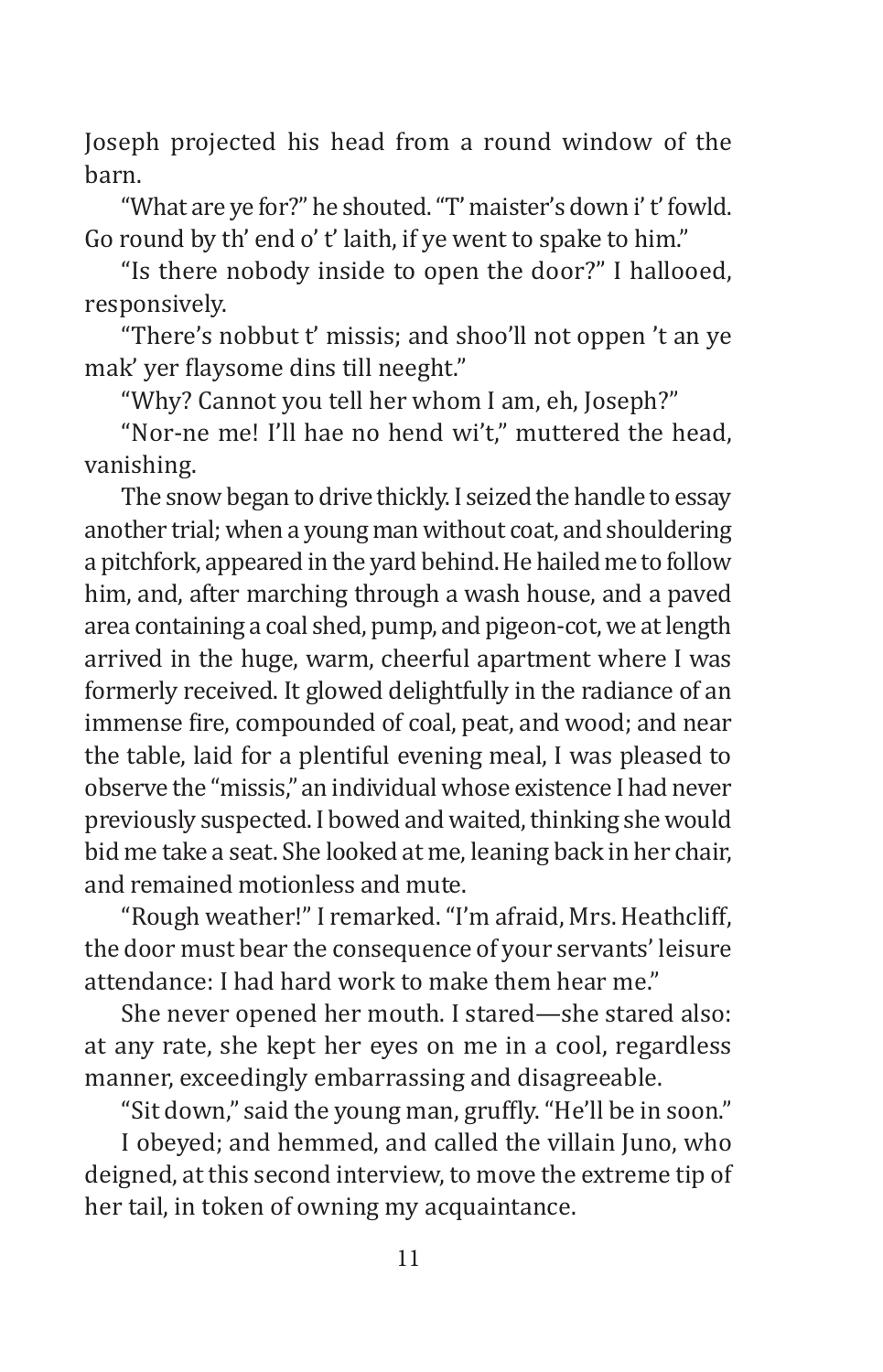cherished the hope that in a little while Mr. Linton's heart would be gladdened, and his lands secured from a stranger's grip, by the birth of an heir.

I should mention that Isabella sent to her brother, some six weeks from her departure, a short note, announcing her marriage with Heathcliff. It appeared dry and cold; but at the bottom was dotted in with pencil an obscure apology, and an entreaty for kind remembrance and reconciliation, if her proceeding had offended him: asserting that she could not help it then, and being done, she had now no power to repeal it. Linton did not reply to this, I believe; and, in a fortnight more, I got a long letter, which I considered odd, coming from the pen of a bride just out of the honeymoon. I'll read it: for I keep it yet. Any relic of the dead is precious, if they were valued living.

**\* \* \***

DEAR ELLEN, it begins,—I came last night to Wuthering Heights, and heard, for the first time, that Catherine has been, and is yet, very ill. I must not write to her, I suppose, and my brother is either too angry or too distressed to answer what I sent him. Still, I must write to somebody, and the only choice left me is you.

Inform Edgar that I'd give the world to see his face again that my heart returned to Thrushcross Grange in twenty-four hours after I left it, and is there at this moment, full of warm feelings for him, and Catherine! I can't follow it though— (these words are underlined)—they need not expect me, and they may draw what conclusions they please; taking care, however, to lay nothing at the door of my weak will or deficient affection.

The remainder of the letter is for yourself alone. I want to ask you two questions: the first is,—How did you contrive to preserve the common sympathies of human nature when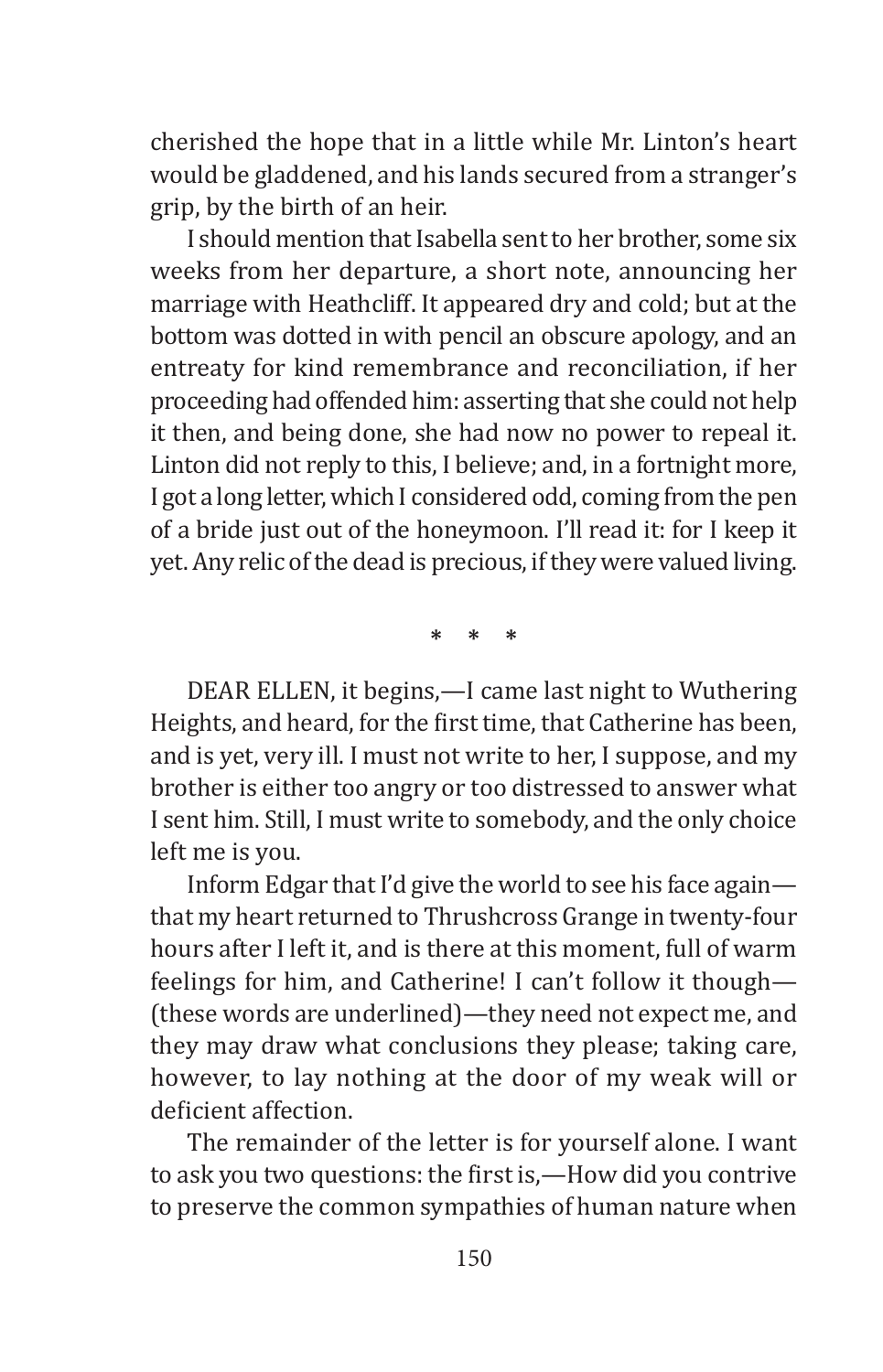#### Chapter XXXII

1802. This September I was invited to devastate the moors of a friend in the north, and on my iourney to his abode. I unexpectedly came within fifteen miles of Gimmerton. The ostler at a roadside public house was holding a pail of water to refresh my horses, when a cart of very green oats, newly reaped, passed by, and he remarked,—"Yon's frough Gimmerton, nah! They're allas three wick' after other folk wi' ther harvest"

"Gimmerton?" I repeated—my residence in that locality had already grown dim and dreamy. "Ah! I know. How far is it from this?"

"Happen fourteen mile o'er th' hills; and a rough road," he answered.

A sudden impulse seized me to visit Thrushcross Grange. It was scarcely noon, and I conceived that I might as well pass the night under my own roof as in an inn. Besides, I could spare a day easily to arrange matters with my landlord, and thus save myself the trouble of invading the neighbourhood again. Having rested awhile, I directed my servant to inquire the way to the village; and, with great fatigue to our beasts, we managed the distance in some three hours.

I left him there, and proceeded down the valley alone. The grey church looked greyer, and the lonely churchyard lonelier. I distinguished a moor-sheep cropping the short turf on the graves. It was sweet, warm weather—too warm